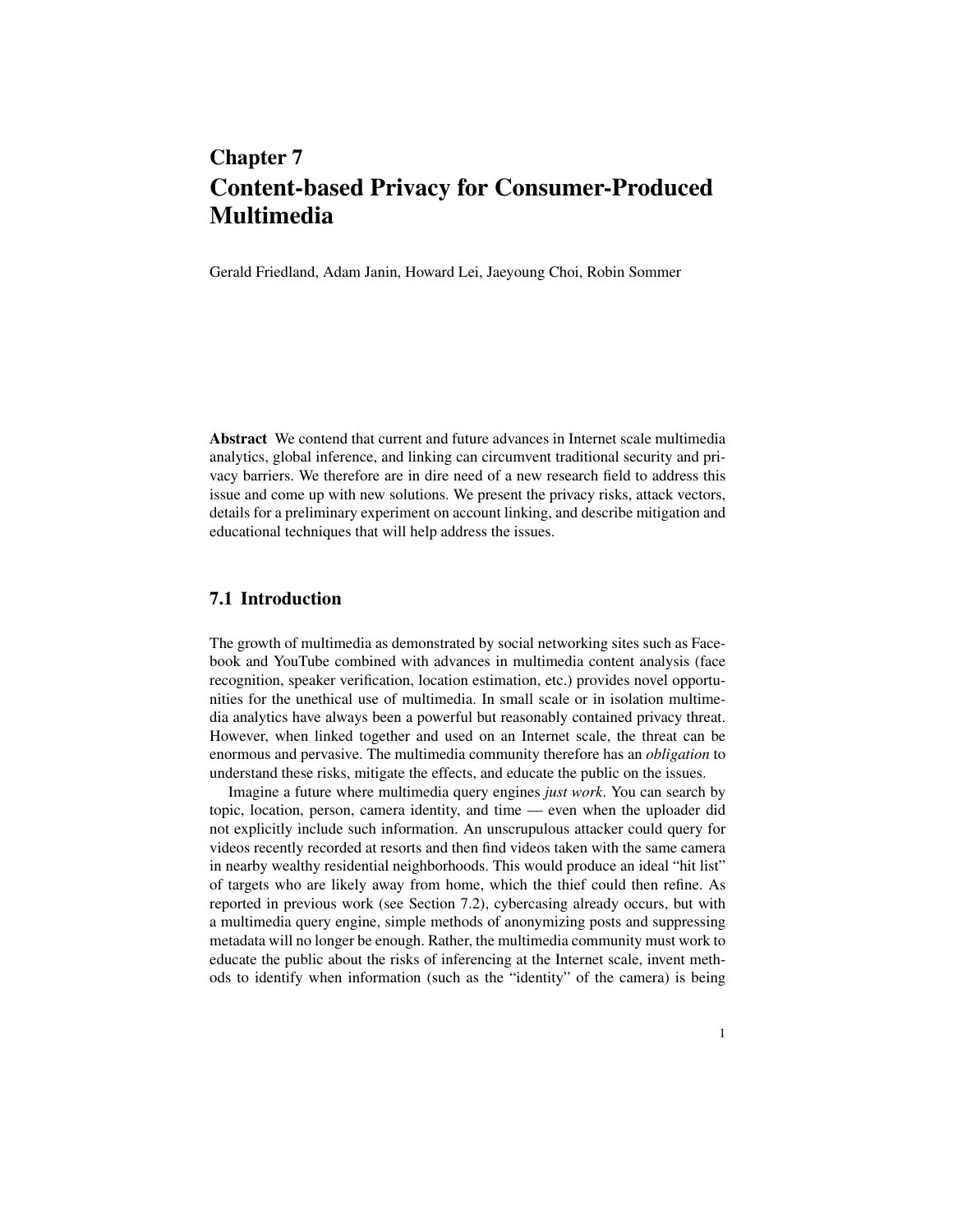unintentionally leaked, and develop mitigation techniques to reduce the potential harm.

After defining the topic and presenting prior work (Section 7.2), we outline existing and future multimedia content analysis and linking techniques that could support unethical use and describe possible attack vectors (Section 7.3). Next, we describe some preliminary experiments providing evidence that multimedia analytics can circumvent one aspect of privacy by linking accounts (Section 7.4). Finally, we outline mitigation and educational techniques (Section 7.5) and conclude that this is a new topic to be explored (Section 7.6).

## 7.2 Definition and Prior Work

Privacy is a concept that is hard to define. As a consequence, many definitions exist, including "privacy is the right to be left alone" [35] and more modern definitions, such as U.S. President Barak Obama's "Framework for Protecting Privacy" [24]. Merriam Webster defines privacy as "a) the quality or state of being apart from company or observation and b) freedom from unauthorized intrusion" [41]. While all of the definitions aim at the same goal, they are too broad for our engineering purposes. Therefore, in this paper we restrict ourselves to a more technical definition. We define privacy as "practically securing the implications of communication", which sets it apart from the field of *secure communication*, which is "securing the properties of the communication itself" [42] through methods of cryptography, steganography, identity hiding, and other well-known computer science topics. In other words, our privacy research is not about securing a communication line between several parties; it is to make sure that publicly available information conveys only the data the author intended. We acknowledge that this goal, like the aims of secure communication, will most likely never be achieved perfectly. However, improvements in methods can make communication "more private". Given that even our narrower definition is still a very broad goal, we will limit ourselves to attack vectors that pose an actual criminal threat and/or directly influence life-changing decisions.

While the scientific community has investigated correlation between different data sets in terms of privacy implications, most of these efforts have focused on de-anonymizing or compromising a single data set with the help of auxiliary information. Except for the few exceptions described below, efforts have mostly concentrated on structured data, ignoring multimedia content analysis.

#### *7.2.1 Work on Structured Data*

In 1997, Sweeney [37] showed that anonymously published medical records can be de-anonymized when correlated with external data, triggering a large body of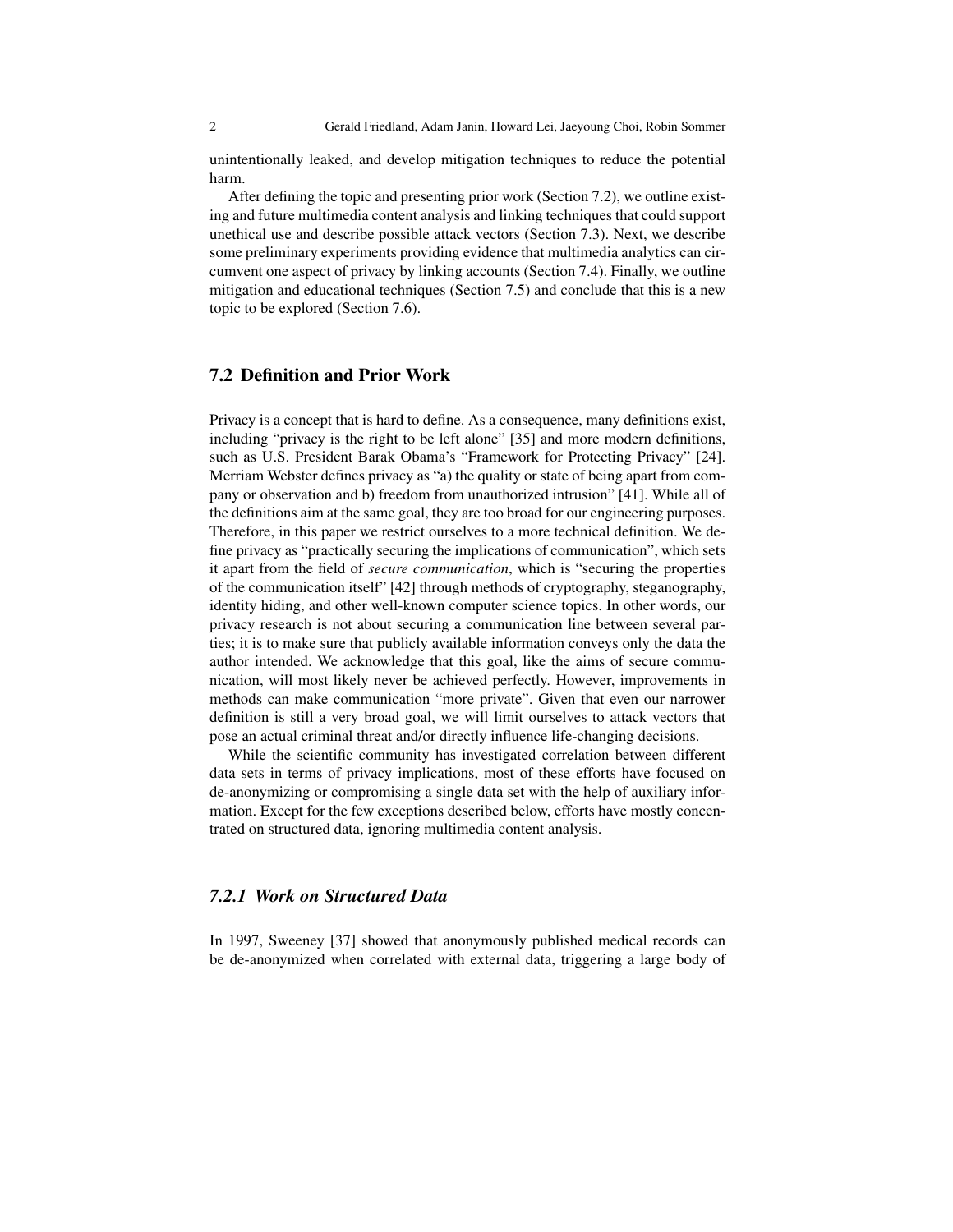follow-up work on designing anonymous statistical databases as well as understanding their limitations [13, 14, 38, 10, 1].

More relevant to the multimedia community, Narayanan et al. present an algorithm and proof for de-anonymizing sparse datasets [31]. They apply their algorithm to anonymized Netflix movie ratings: given knowledge of a subset a person has rated (e.g. learned from a lunch conversation or public ratings), the system is able to identify *all* movies in the database that the user has rated. In [32], the same idea is used to de-anonymize a social network graph by leveraging a graph from a second network with real identities as auxiliary data. Researchers from Parc investigated inference using web search engines in order to analyze whether anonymized (or obfuscated) private documents that are going to be released publicly can be deanonymized [36, 8]. They do not consider multimedia content nor inference between information that is already publicly available.

Griffith et al. [20] correlate public birth, death and marriage records from the state of Texas to derive the mother's maiden name of more than 4 million Texans. Balduzzi et al. [3] automatically query 8 social networks with a list of 10 million e-mail addresses to retrieve the associated user profiles. They then correlate that profile information across the networks and are able to identify mismatches between them. (i.e. they find users who chose different names, age, etc. in different networks). More generally, Bishop et al. [4] discuss the need to go beyond "closed worlds" when sanitizing a data set and consider external knowledge explicitly.

With geo-location information being a popular key to image and video retrieval, another area of related research is locational privacy. The Electronic Frontier Foundation published an overview of locational privacy aspects [5]. Locational privacy in vehicular systems, e.g. toll collection, is addressed in [34, 23]. Zhong et al. [43] present protocols for secure privacy preserving location sharing. The upcoming HTML 5 standard will include APIs to query a client's location. The *Cree.py* [21] application uses geolocation data from social networks and media hosting services to track a person's movements.

Several web sites highlight the potential of information leakage users might not be aware of:

Sleeptime.org estimates sleep patterns of Twitter users.

Stolencamerafinder.co.uk crawls for digital camera serial numbers in online photos in order to find pictures taken with stolen cameras.

Icanstalku.com published geotags found in tweets.

pleaserobme.com used status updates form social networks to locate users who were currently not at home but had published their home address.

## *7.2.2 Work on Multimedia Data*

The above section was presented to outline current work on structured data. History has shown that work on multimedia data follows in the footsteps of structured data with a delay (for example, work on compression, messaging capabilities, or even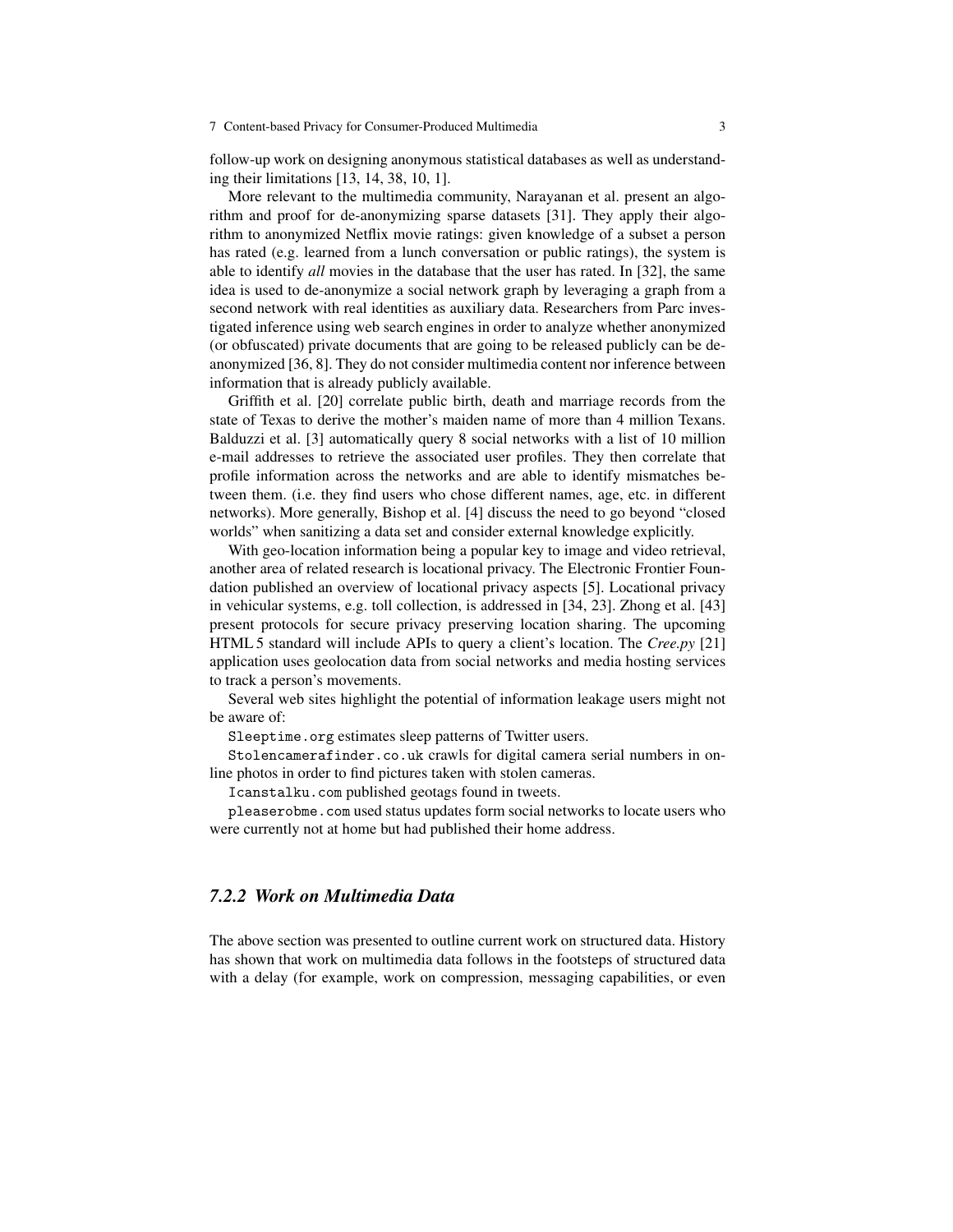World Wide Web content itself). As a result, we see an initial growth in multimedia articles that present work on privacy. We see this early work as evidence for our hypothesis of a new field of research.

In a recent effort [19], we analyzed the privacy implications of *geotagging*, i.e. high-accuracy location information attached as meta-data to audio, image, and video files. Specifically, we examined the risk that such geotags pose for what we termed "cybercasing": using online data and services to mount real-world attacks. Moreover, we showed that geo-tags are not needed as they can be replaced by multimedia analytical location estimation techniques [17].

In [28] Lukas et al. propose a method for the problem of digital camera identification from images based on the sensor's pattern noise. For each camera under investigation, they first determine its reference pattern noise, which serves as a unique identification fingerprint. This is achieved by averaging the noise obtained from multiple images using a denoising filter. To identify the camera from a given image, they consider the reference pattern noise as a spread-spectrum watermark, whose presence in the image is established by using a correlation detector. Experiments on approximately 320 images taken with nine consumer digital cameras are used to estimate false alarm rates and false rejection rates.

Many researchers have worked on automatic video blurring (for example [11, 27, 16]); however, [33] showed that many of the proposed techniques are not effective. In response to this problem, [12] has presented an initial framework to validate video privacy.

## 7.3 Privacy Risks and Possible Attacks

In this section, we describe some existing and future multimedia analytic techniques that pose a privacy risk including how these risks could be exploited. This is by no means an exhaustive list.

Location Estimation Multimedia location estimation formed the genesis of our interest in privacy in multimedia, and was reported in previous work (see Section 7.2). Using multimodal methods, state-of-the-art algorithms can estimate the location of about 40 % of Flickr videos with an accuracy better than 100 m, and over 50 % with an accuracy better than 1 km. This extends the amount of exactly trackable multimedia by a significant factor without requiring actual GPS sensors.

Time Estimation The date and time that a multimedia document was recorded can be estimated using cues such as sun location or measuring shadow lengths. More powerfully, if you can determine that Video A was recorded at the same time and place as Video B, and you know or can infer Video A's time, you now know Video B's time. Just excluding time/date metadata from *your* vacation video does not protect you if somebody else includes it in theirs.

Person Detection In the image realm, this is usually known as face detection; in audio, speaker recognition. While the uploader can take active methods to anonymize the foreground participants if privacy is an issue (e.g. replacing their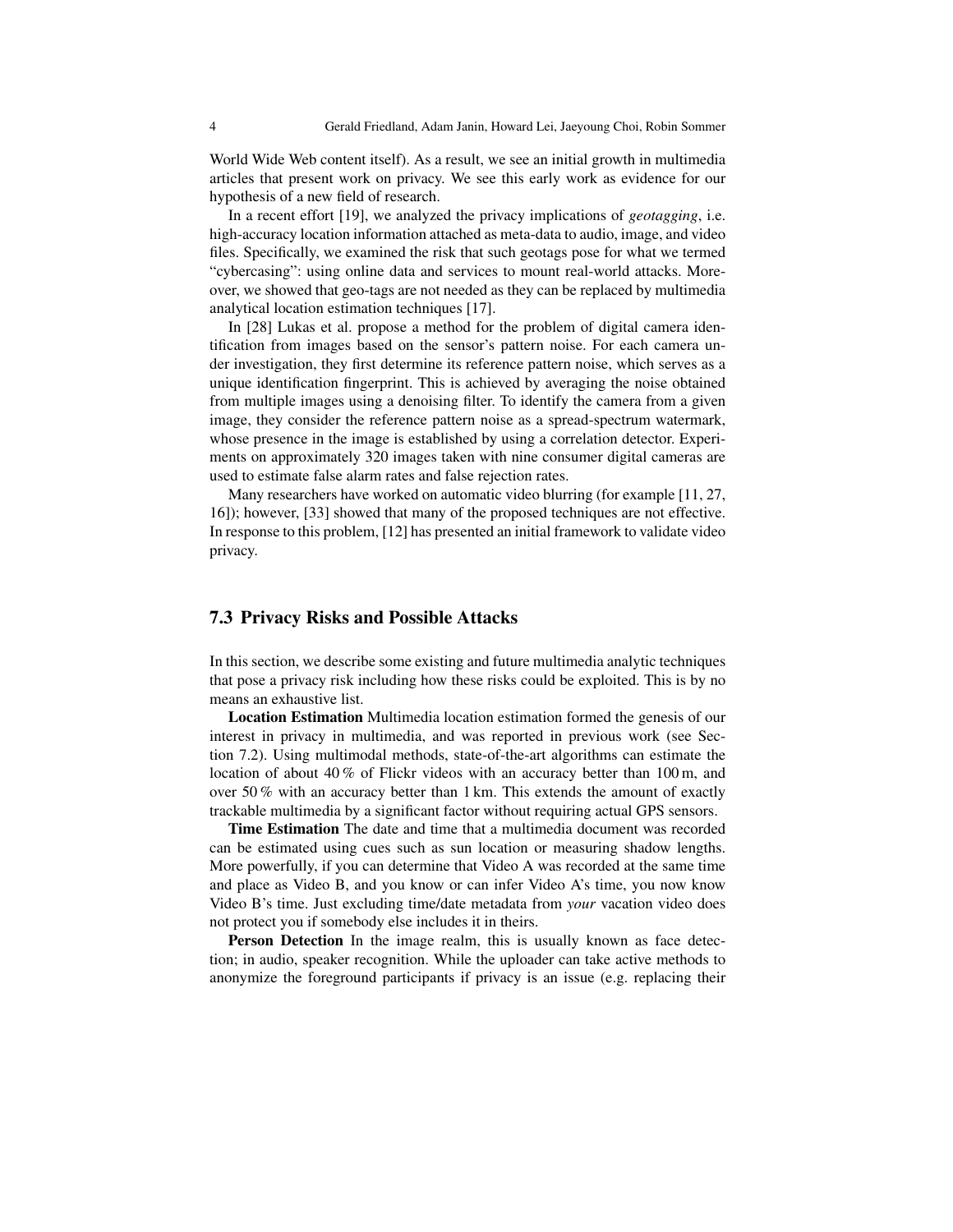face with a black box, replacing their audio with a bleep sound), the privacy of background participants is problematic because the uploader may not care about incidental privacy breaches of the background participants.

Object Detection Detecting an iphone in a person's hand might make them a more desirable robbery target. Marketers could target people based on the furniture quality in the background of a video. Note that mitigation techniques are particularly problematic with object detection, since one cannot simply remove *all* objects from a multimedia document without severely impacting the document's content.

Environmental Acoustic Noise Uploaders often recognize the need to obscure faces. However, when recording video data they often forget that the audio track includes a unique signature that might break their anonymity. This has been shown in several studies, including our previous work (Section 7.2). Also, the combination of such linking methods with other methods such as location estimation leads to even more powerful privacy invading possibilities.

Sensor Detection It is already possible to narrow down or even uniquely identify what camera was used to record a video or what microphone was used to record audio based on the artifacts of the sensor. For example, pixel noise is unique to a particular camera; the exact frequency response of a microphone might be used to narrow down the possible microphones. This provides a whole new avenue of linking, completely bypassing other means of anonymization.

3D Recordings Time-of-flight cameras, light field camera, stereo cameras, and microphone arrays are all becoming more pervasive. It is clear that similar devices will continue to be developed. Each comes with its own sets of issues, and have the potential to capture even more unwanted data. Since this trend will only accelerate, it is necessary for the multimedia community to address these issues.

Exotic Sensors Everything from air pressure sensors to heart rate monitors are becoming more common, and it is likely data from these sensors will be incorporated into multimedia documents much as GPS is now. Since users often have no real notion of what is being collected or how accurate it is, they have little or no intuition on the privacy implications. A prominent historic example is GPS it was only recently that the profound privacy implications of geotagging became commonly known.

We outline a small number of specific attacks that can now or could shortly be used to invade privacy in detrimental ways using Internet scale multimedia analytics and linking.

Today, one can readily access much of the *structured* information available online via programmatic interfaces: major services like Google, Facebook, Twitter, Flickr, YouTube, and LinkedIn all offer extensive APIs that make automatic retrieval trivial. These APIs often offer more comprehensive access than the corresponding web interface, and their availability is the primary driver behind the wide range of 3rd party "apps" that constitute a key part of today's social networking space.

We contend that as multimedia retrieval technology matures, it will eventually become part of such APIs, making the capabilities available to everybody able to write a few lines of Python code. For example, Google already provides simple forms of image and video search, and rumor has it that face recognition is ready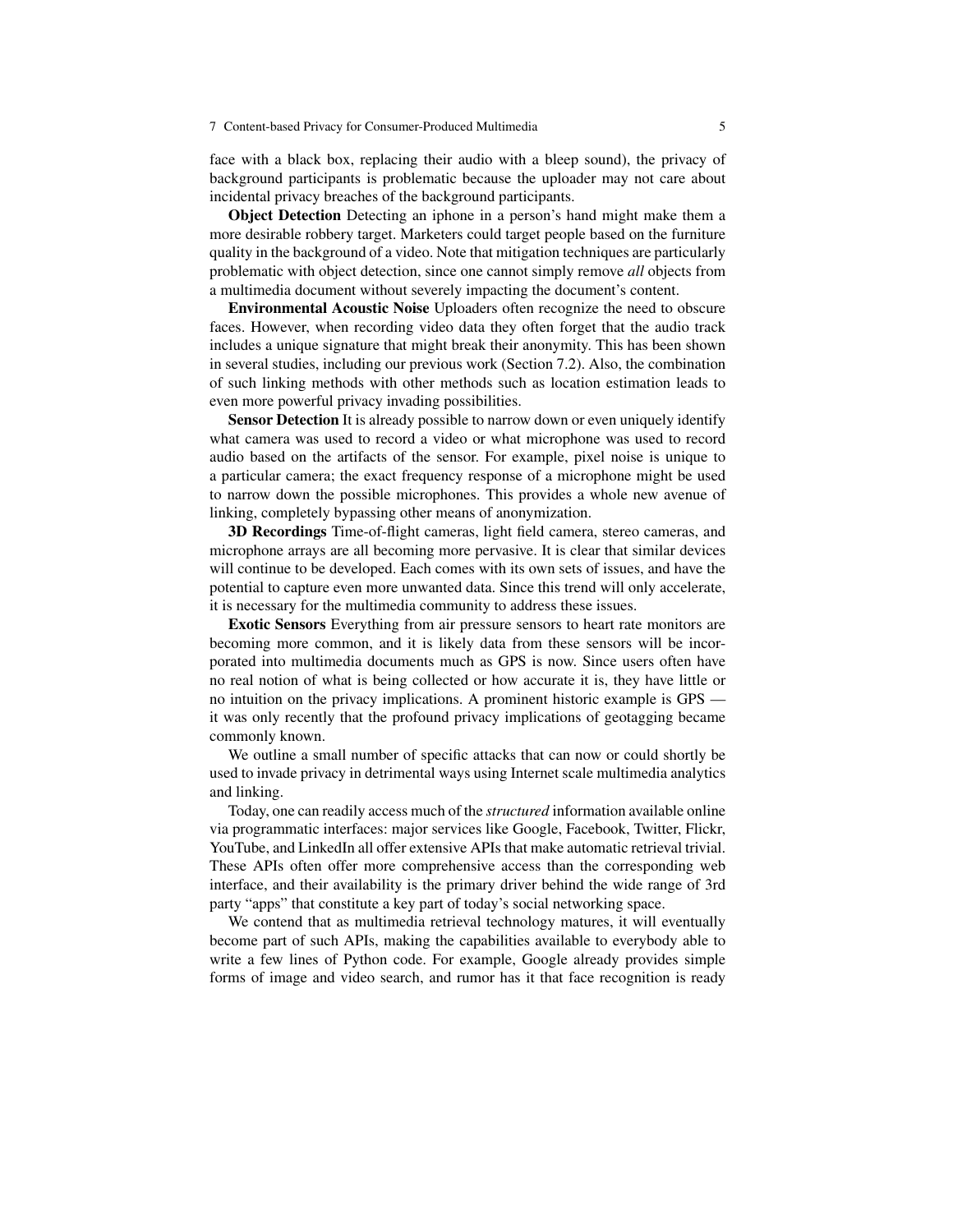for mass deployment as part of their Goggles service. Facebook has already integrated face recognition into their platform, and though it is not yet exposed via the Facebook API, third party companies such as face.com are already providing programmable access to face recognition of Facebook content.

Having large-scale multimedia retrieval at one's fingertips provides an opportunity for amazing next-generation online services. However, we believe that it will also open up a new dimension of privacy threats that our community has not yet understood.

The availability of Internet-scale multimedia retrieval capabilities allows a wide range of attacks that threaten users' privacy. Whereas today's search queries remain limited to mostly textual information, attackers will eventually query for audio and video *content*. Criminals could leverage that to reliably locate promising targets. For example, they may first identify individuals owning high-value goods within a target area and then pinpoint times when their victims' homes are unattended.

Another threat is background checks becoming much more invasive than today: many companies have strong incentives to examine their customers' private life for specifics impacting business decisions. An insurer, for example, might refuse payment to a customer receiving disability where the insurer finds Facebook photos of the customer skiing. Likewise, an employer seeking new hires might check a candidate's Twitter followers for potentially embarrassing information that could be used against the company in the future and refuse to hire such candidates.

A whole new realm of marketing techniques are enabled by multimedia retrieval and linking. A company could extract all videos of people wearing branded merchandise, cluster them by location and time, and target that location for direct marketing. The privacy implications of such broad and automatic analysis have been insufficiently studied.

The new capabilities make *stalking* easier by providing the means to not only quickly locate the victims, but also profile their typical behavior patterns, friends, relatives, and acquaintances.

## *7.3.1 Example*

In this section, we will exemplify the power of multimedia retrieval in combination with structured-data retrieval in a mockup scenario adopted from [18].

Consider the following business: Fred works for Schooner Holdings and wishes to gain (possibly illicit) inside information on future profits at the chipmaker Letin. Fred hires Eve, who runs an "expert network". Eve puts Fred in touch with Bob, a Letin employee. In the process of consulting for Fred, Bob is encouraged to reveal information about Letin's upcoming products.<sup>1</sup>

<sup>&</sup>lt;sup>1</sup> In many countries, this practice is possibly illegal but exists in a gray area and is seemingly routine practice. The Galleon insider trading trial [9] was based largely on the use of expert network consultants.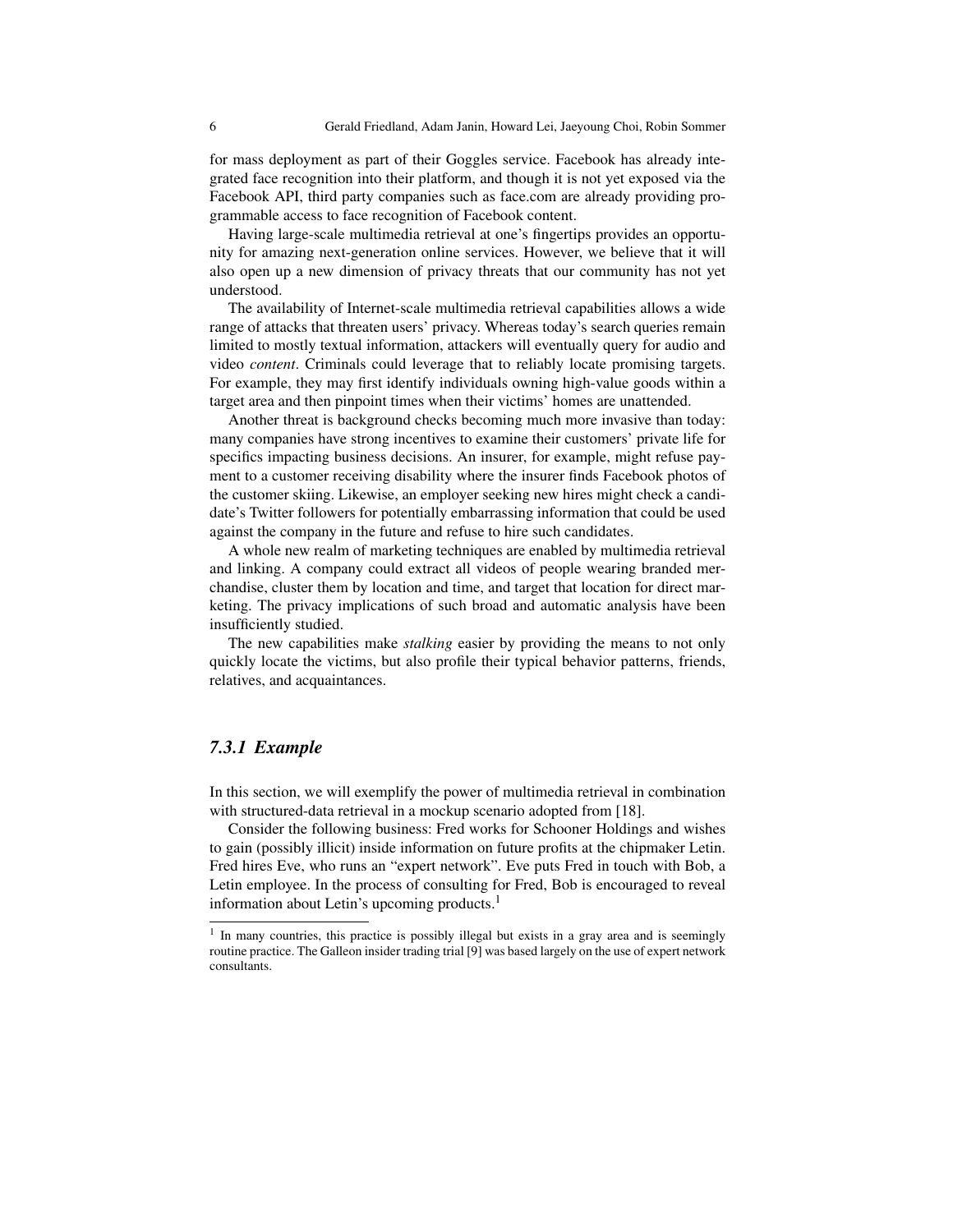Currently, the greatest limit on this process is Eve *finding* experts like Bob who (perhaps unknowingly) possess potential insider information and are willing to act as consultants. Eve would greatly improve her business if she could find "corruptibles": individuals in the business of interest who might be favorable to legitimate or illegitimate offers.

Thus Eve starts searching social networks for individuals who are compatible with her desired level of (il)legality. She instructs her crawler to begin with LinkedIn and web searches, crawling the names and contact information for personnel at companies of interest.

Then her crawler shifts to Facebook, Twitter, other social networks, and blogs, beginning with all candidates found in the first pass. This crawler does not just look at the candidates but also at friends of candidates.

She also searches any media, including images and videos, for links to other people that the social network might not provide directly. Face recognition for example can provide probable connections to other profiles. She also examines media for any compromising material, such as illegal acts, drug paraphernalia, or party photos. Eve knows that her automated content analysis does not need to be perfect: she leverages crowdsourcing services like Mechanical Turk [2] to validate potential candidate matches using human labor at a very low cost.

Eve's crawler also queries further public and semi-public records. There are commercial services that map an email address to a mailing address. Her crawler uses these to discover where candidates live and how much their property is worth (e.g. by using Zillow.com's access to property tax data and sales history).

With all this data, Eve's crawler can now create "inference chains" which estimate the probability that any given candidate in her set has a potential weakness, enabling Eve to search for possible points of corruptibility. An individual who is dating someone with a reputation as a gold digger, or who purchased their house at the height of the real estate bubble, might have financial problems. Such candidates could be honestly corrupted by offering consulting positions, allowing Eve to expand her expert network.

Eve might also contract with those operating outside the law. Then blackmail becomes an attractive option, especially if considering guilt by association. Someone with a security clearance may be vulnerable if his associates are drug abusers, or if he is having an affair that can be inferred through social patterns.

Nothing in the preceding scenario is unrealistic: every step Eve takes can be constructed using today's technology. It is simply a matter of putting all the pieces together to collect and analyze the reams of data which exist on today's social networks and other databases.

Unfortunately, there is also hardly any protection in place against somebody like Eve. Furthermore, while structured data still plays a dominant role in this scenario, it is easy to see how multimedia data will blur the boundaries even more. For example, if we assume that face recognition technology reaches close to perfection, user names will no longer provide a boundary as long as a face photo is part of the website. Moreover, speaker recognition, location estimation, and other techniques described in Section ?? will add even more possibilities. Finally, note that the meth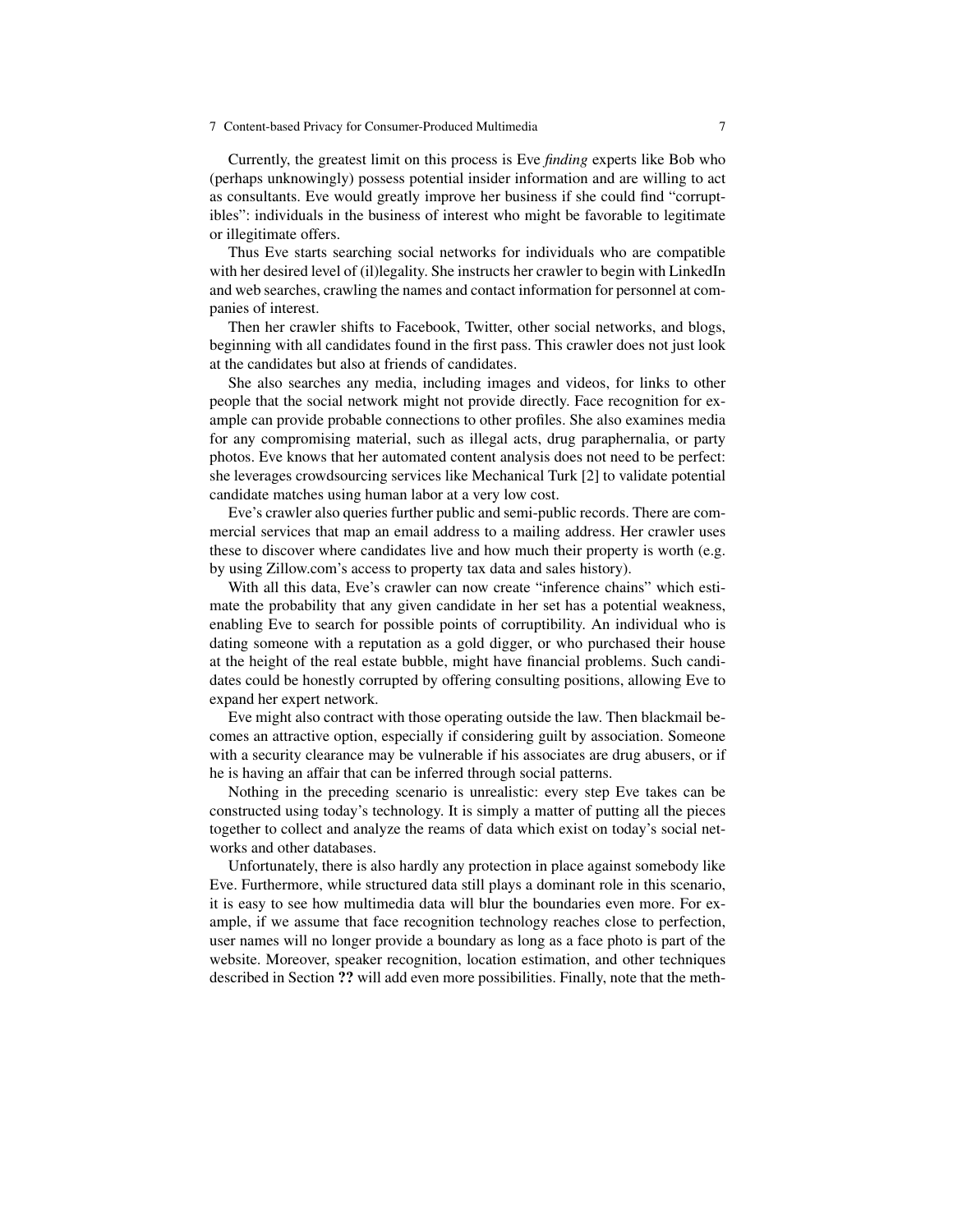ods need not be perfect — Eve needs only a small number of likely hits to follow up on to allow nefarious actions to proceed.

## 7.4 Preliminary Experiments

This section presents technical details on a preliminary experiment on matching user accounts based on consumer-produced videos, demonstrating that multimedia retrieval can circumvent traditional security and privacy barriers, such as the assumption that different account names will separate the same persona.

Consider the following scenario: A professor at a University is proud to present lectures to a very large audience on a public video distribution site. These lectures contain her voice, her face, and her name in the credits, making their authorship anything but anonymous. At the same time, she is dating online and follows the dating site's suggestion to provide introduction videos of herself to make her profile more personable. The suggestion comes with the assurance that, unless the author of the introduction video identifies herself, the video will remain anonymous.

In the following, we will provide evidence that this promise of anonymity is hard to keep in the face of increasingly accurate multimedia retrieval technologies.





Fig. 7.1 A histogram visualizing the duration of the videos of the data set used in our experiments.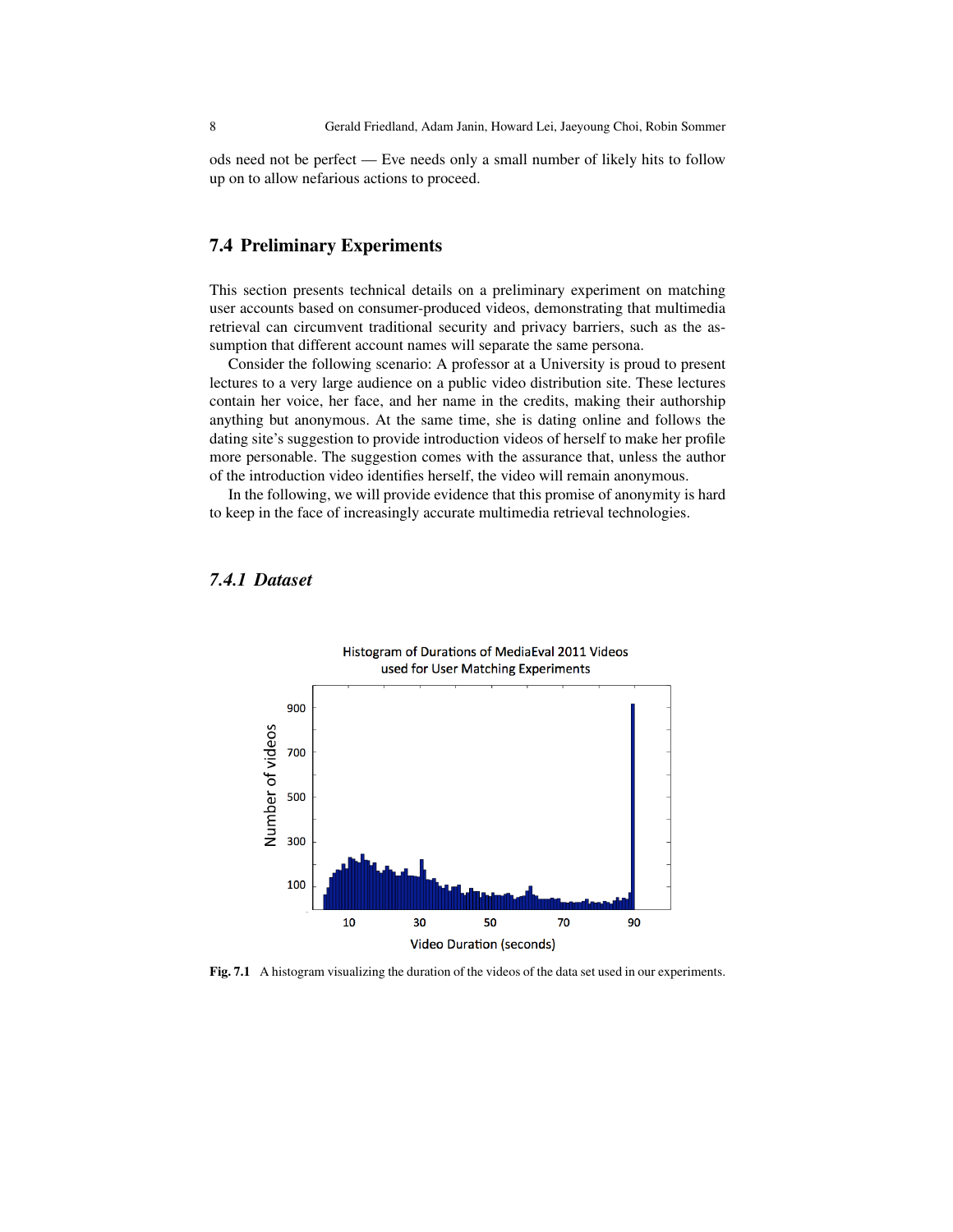We begin by describing the data sets used in this experiment. The audio tracks are extracted from the videos distributed as training and test sets for the Placing Task of MediaEval 2011 [30], a multimedia benchmark evaluation. The Placing Task involves automatically estimating the location of each test video using one or more of: metadata (e.g. textual description, tags), visual/audio contents, and social information. The videos are not pre-filtered or pre-selected in any way to make the data set more relevant to the user-verification task, and are therefore likely representative of videos selected at random.

A total of 10,857 Creative Commons licensed Flickr videos, uploaded by 2,943 Flickr users, were used in our experiments. Flickr requires that an uploaded video must be created by its uploader (if a user violates this policy, Flickr sends a warning and removes the video). This policy generally ensures that each uploader's set of videos is "personal" in the sense that they were created by the same person and therefore likely have certain characteristics in common, such as editing style, recording device, or frequently recorded scenes/environments, etc.

From a by-hand examination of 123 short-duration videos from the data set, we found that most of videos' audio tracks are quite "wild". 59.3 % of the videos are home-video style with ambient noises. 47.2% of the videos had heavy ambient noises such as crowds chatting in the background, traffic noise, and wind blowing into microphone. 25.2 % of the videos contained music, either played in the background of the recorded scene, or inserted at the editing phase. 59.3 % of the videos did not contain any form of human speech at all, and even for the ones that contained human speech, 64 % were from multiple subjects and crowds in the background speaking to one another, often at the same time. Although we found that 10.5 % of videos contained audio of the person behind the camera, there is no guarantee that the owner of the voice is the actual uploader; it is possible that all videos from the same uploader were recorded by different people (such as family members).

Figure 7.1 displays a histogram of the lengths of the 10,857 videos used in our dataset. All videos are limited to 90 seconds, accounting for the peak at 90 seconds. 71.8 % of videos have less than 50 seconds of playtime, while 50 % have less than 30 seconds of playtime.

## *7.4.2 Technical Approaches*

This section describes the multimodal user verification experiments based on audio and a set of five visual features. Note that the task of user verification is to determine if two videos are uploaded by the same user or different users. The i-vector-based approach [7], which is currently the state-of-the-art in the field of speaker recognition, is used to perform classification and audio-visual feature combinations. The approach involves extracting a set of low-dimensional vectors to represent the user identity of each video. The vectors can be derived from either the audio or visual features.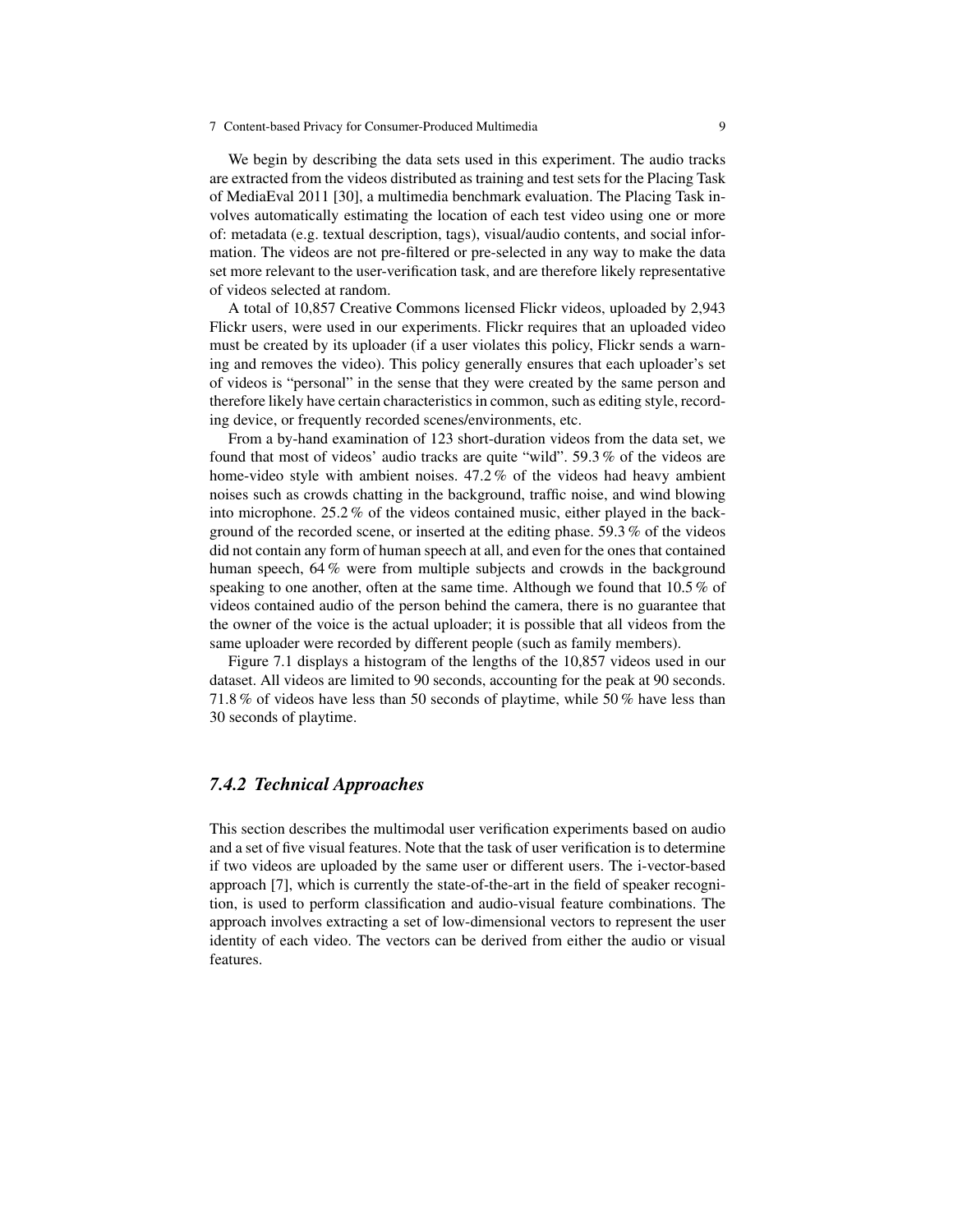To extract the audio-based low-dimensional vectors, which are known as the ivectors in [7], a total variability matrix *T* is first trained to model the variability (both user-, acoustic environment-, and acoustic channel-related) of the high-dimensional Baum-Welch statistics obtained from the MFCC C0-C19+ $\Delta$ + $\Delta$  (60 dimensions total) audio feature vectors of each video. The matrix acts as a projection matrix used to obtain the low-dimensional vectors, which characterize the user of each video based on its audio. Specifically, for each video, the audio track is first extracted, and a vector of first-order Baum-Welch statistics *M* of the audio feature vectors, centered around the means of a GMM world model, is obtained. The statistics can be decomposed as follows:

$$
M = m + T\omega \tag{7.1}
$$

where *m* is the GMM world model mean vector, and  $\omega$  is the low-dimensional vector. The GMM contains 1,024 mixtures, and each mixture contains 60 mean dimensions corresponding to the dimensionality of the MFCC features. Hence, the total dimensionality of *M* is 61,440, which the T-matrix projects onto a set of 400 dimensions to form the low-dimensional audio-based vectors.

The visual-based low-dimensional vectors are obtained from the result of a Principal Components Analysis (PCA) projection of a set of pre-extracted visual features onto a small set of its eigen-dimensions. The visual features are extracted using the open source library LIRE [29]. The features used include Tamura (TAM), Gabor (GAB), Auto Color Correlogram (ACC), Color and Edge Directivity Descriptor (CEDD), and Fuzzy Color and Texture Histogram (FCTH). The TAM feature is a texture-based feature. For our experiments, 24 dimensions are used to represent the low-dimensional vectors for the GAB, ACC, CEDD, and FCTH features, and 12 dimensions are used for the TAM feature.

The audio and visual features are combined by concatenating the corresponding low-dimensional vectors (in this way, the combined-feature experiments use more parameters than the standalone-feature experiments). The system performs a Within-Class Covariance Normalization (WCCN) [22] on the resulting vectors, which whitens their covariance via a linear projection matrix. A generative Probabilistic Linear Discriminant Analysis (pLDA) [26] log-likelihood ratio is then used to obtain a similarity score between the low-dimensional vectors of each training and test video. The generative pLDA log-likelihood ratio for similarity score computation is shown below:

$$
score(\omega_1, \omega_2) = logN\left(\begin{bmatrix} \omega_1 \\ \omega_2 \end{bmatrix}; \begin{bmatrix} \mu_1 \\ \mu_2 \end{bmatrix}, \begin{bmatrix} \Sigma_{tot} & \Sigma_{bc} \\ \Sigma_{bc} & \Sigma_{tot} \end{bmatrix}\right) - logN\left(\begin{bmatrix} \omega_1 \\ \omega_2 \end{bmatrix}; \begin{bmatrix} \mu_1 \\ \mu_2 \end{bmatrix}, \begin{bmatrix} \Sigma_{tot} & 0 \\ 0 & \Sigma_{tot} \end{bmatrix}\right)
$$

where  $\omega_1$  and  $\omega_2$  are the vectors for a pair of training and test videos,  $N(\cdot)$  is the normal Gaussian probability density function, and  $\Sigma_{tot}$  and  $\Sigma_{bc}$  are the total and between-class scatter matrices computed from the training vectors. Hence, one user-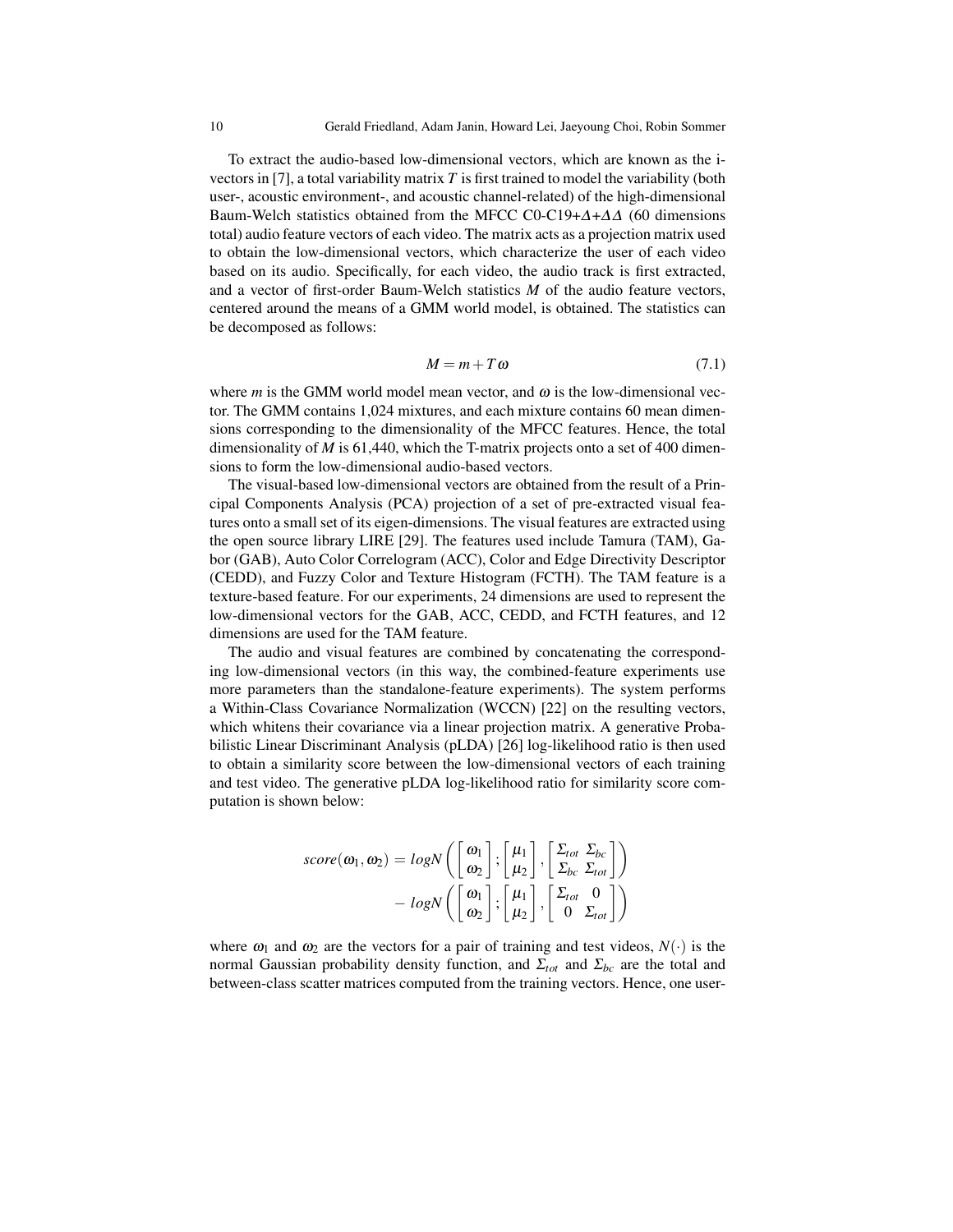similarity score is obtained for each training versus test video using the above approach.

The Brno University of Technology's (BUT's) Joint Factor Analysis Matlab demo [15] is used to assist in the system development, and the open-source AL-IZE toolkit [6] is used to train the UBM. The HTK Library [25] is used for MFCC feature extraction.

#### *7.4.3 Experiments and Results*

A set of 1,268 Flickr users in the corpus were designated as training users, and 2,851 were designated as test users, with roughly 1,200 users in common with the training users. Each training user is associated with one video in the training set, and 4,869 videos are associated with the 2,784 test users. Overall, a set of 6,251 videos were used for training and testing. A separate set of 146 users with 4,605 videos were used to train the T-matrix, PCA projection matrices, and the total and between-class scatter matrices used in the system. 2,302 videos from the 146 users were used to train the GMM world model. A total of 6 million similarity scores were computed between video pairs from the training and test users, with 3,385 of the scores from pairs with the same user. Table 7.1 shows the Equal Error Rate (EER), and the Miss Rates at 1 % and 0.1 % False Positive (FP) rates for the 6 million scores of the system. A Miss occurs when a pair of same-user videos are classified as having different users, and a FP (false positive) occurs when differentuser videos are classified as having same users, given a particular scoring threshold. For the Miss rate at 1 % FP, the threshold is set such that 1 % of the different-user pairs are classified as having same users. User verification results for both audio and visual features, standalone and in combination, are shown. Also shown are the number of dimensions used in the low-dimensional vectors used to compute the user-similarity scores for each feature, or combination of features.

Results in Table 7.1 indicate that the audio-based MFCC feature has the best standalone performance - 26.1 % EER, 65.6 % Miss at 1 % FP, and 86.6 % Miss at 0.1 % FP. If the MFCC features are combined with the top-four standalone visual features in terms of EER (ACC,CEDD,GAB,FCTH, and TAM), then the performance improves to 24.0 % EER, 59.2 % Miss at 1 % FP, and 78.4 % Miss at 0.1 % FP. This represents an 8.0 % relative EER improvement, a 9.8 % relative improvement of Miss at 1 % FP, and a 9.5 % relative improvement of Miss at 0.1 % FP. The results demonstrate the effectiveness of combining the audio and visual modalities for this task. The standalone visual features perform significantly worse than the MFCC feature.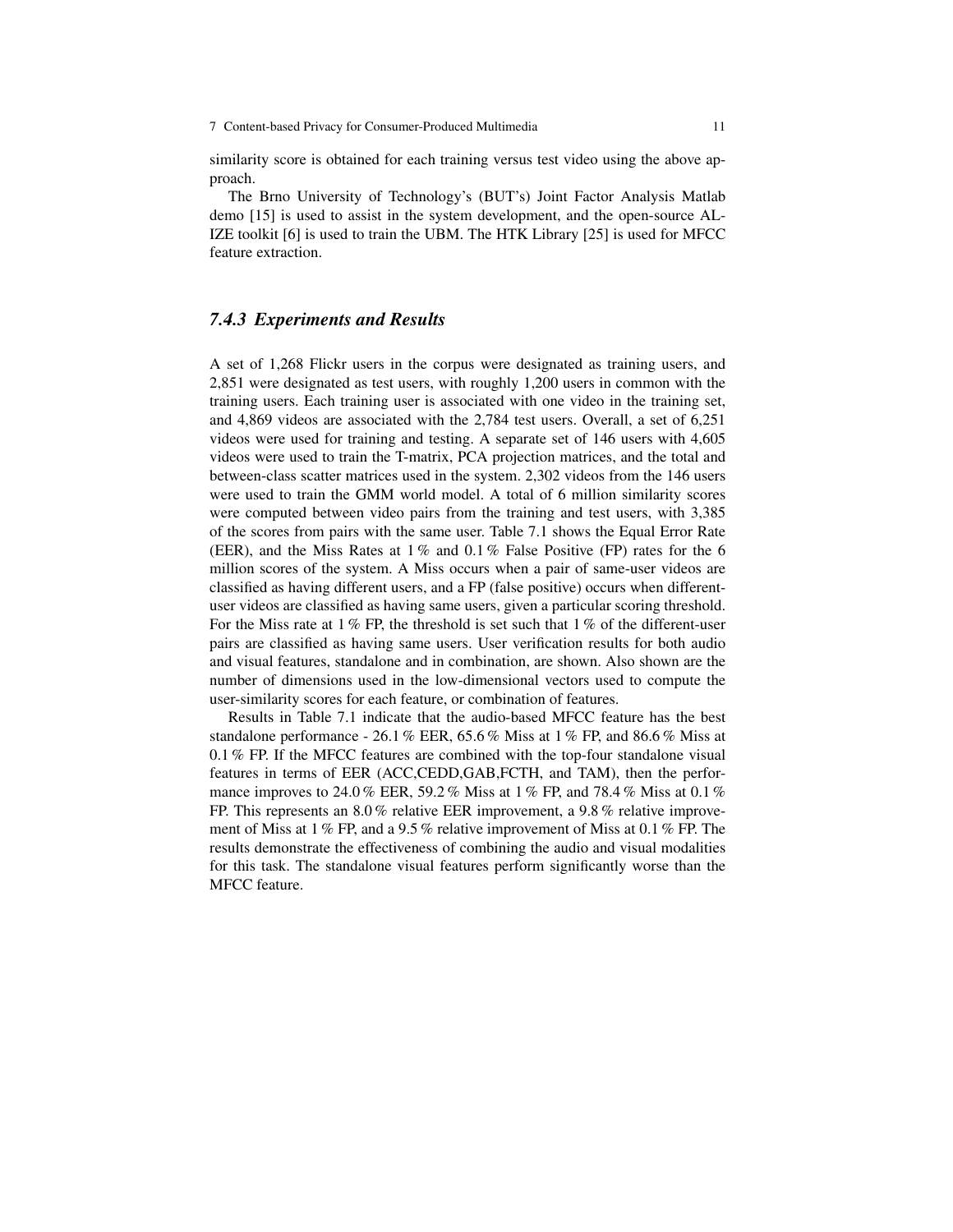| Feature        | EER   |          | Miss at Miss at | Vector |
|----------------|-------|----------|-----------------|--------|
|                |       | $1\%$ FP | $10.1\%$ FP     | Dims   |
| <b>ACC</b>     | 35.1% | 84.9%    | 96.0%           | 24     |
| <b>CEDD</b>    | 35.0% | 82.1%    | 91.4%           | 24     |
| <b>FCTH</b>    | 34.9% | 82.2%    | 91.5%           | 24     |
| GAB            | 44.4% | 97.3%    | 99.6%           | 24     |
| TAM            | 33.9% | 87.6%    | 98.8%           | 12     |
| GAB+CEDD+      | 33.0% | 76.6%    | 91.5%           | 108    |
| $ACC + FCTH +$ |       |          |                 |        |
| TAM            |       |          |                 |        |
| $ACC + CEDD +$ | 32.4% | 74.9%    | 89.7%           | 84     |
| FCTH+TAM       |       |          |                 |        |
| MFCC           | 26.1% | 65.6%    | 86.6%           | 400    |
| MFCC+ACC+      | 24.1% | 60.0%    | 79.3%           | 508    |
| CEDD+GAB+      |       |          |                 |        |
| FCTH+TAM       |       |          |                 |        |
| MFCC+CEDD+     | 24.0% | 59.2%    | 78.4%           | 484    |
| $ACC + FCTH +$ |       |          |                 |        |
| TAM            |       |          |                 |        |

Table 7.1 User matching results for audio and visual features standalone and in combination. Similarity scores were computed on 6 million pairs of videos, with a total of 1,268 training users and 2,784 test users as described in Section 7.4.3.

#### *7.4.4 Summary of Experimental Results*

The outcome of the above experiment for user matching is certainly not yet a reason for panic as user matching based on content is still very preliminary. However, given that our best approach was able to match random, short consumer-produced videos with an equal error rate of 24  $\%$  (compared to 50  $\%$  for chance), it means that a future can be foreseen where attacks like this become feasible. Moreover, many attacks are not targeted at matching one particular user. When finding victims from a large pool, the miss and false alarm rates are more important. The above experiments show that at 1 % false alarm, we would only miss about 60 % of the true positives. Given a scenario where the 1 % false alarm does not represent many videos, one can search through the 40 % of the non-missed true positives for a pair of videos containing the same user uploader.

## 7.5 New Topics For Research

Countering the attacks described above is not straight-forward since filtering out sensitive information from audio and video content is fundamentally harder than with structured text data. We therefore propose a new topic in multimedia devoted to considering both privacy research as well as education.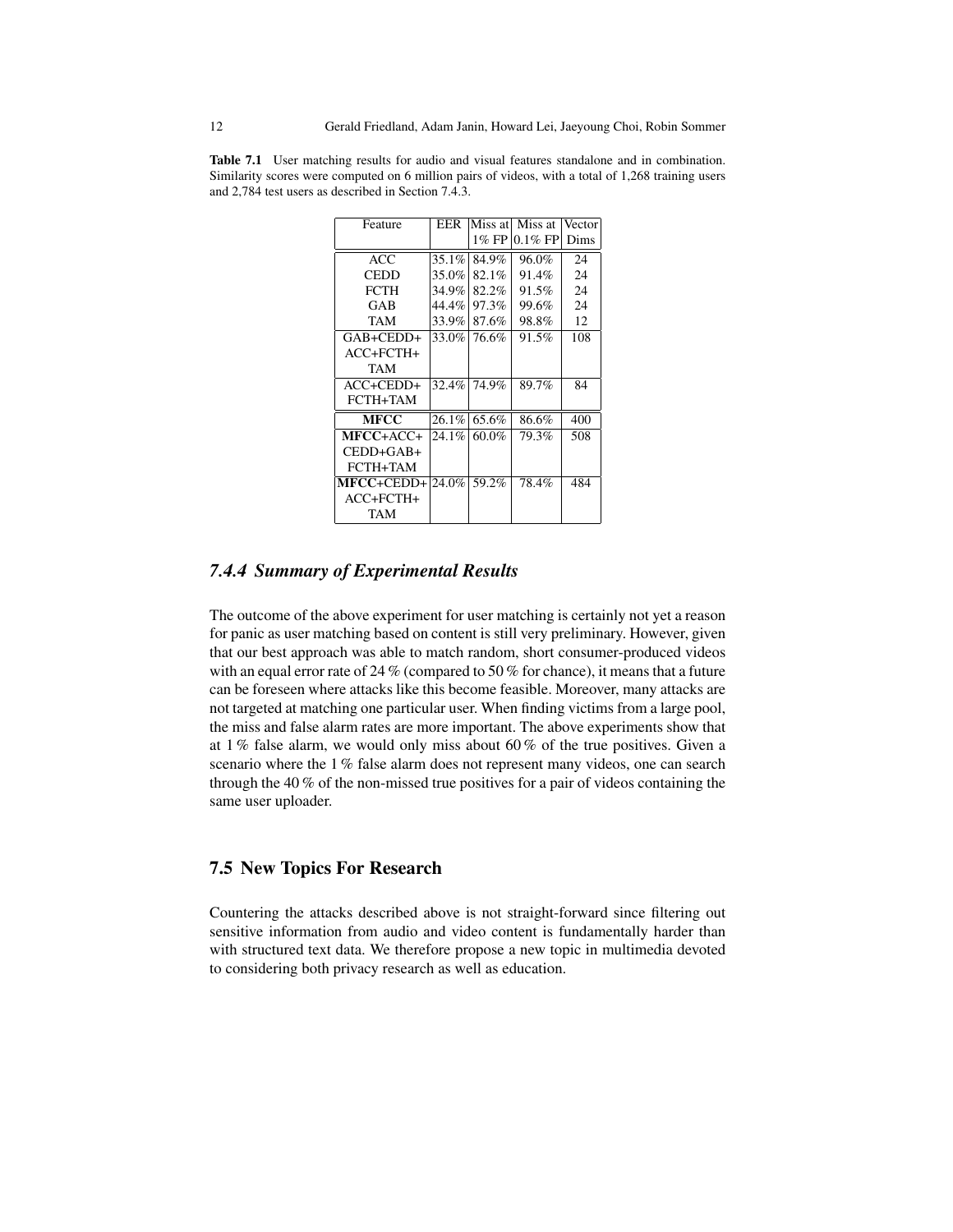#### *7.5.1 Mitigation Research*

A major challenge for conserving privacy in consumer produced videos is the development of methods to identify the foreground information information that the user considers important from the background information. It is this background data that has the highest risk of incidentally leaking private information.

We believe that machine learning will play a key role in detecting such unnoticed information leaks. For example, one can label who is an "extra" in a movie by the number of times they appear and the number of lines they speak. The extras form the semantic background to the movie – they are noticeable, but not directly relevant. A machine learning algorithm could use "star" vs. "extra" as ground truth, and learn models to distinguish the two. Applied to consumer-produced videos, the system could then identify foreground vs. background participants using the trained model.

Once the information that is breaking privacy is identified, it must also be removed or distorted sufficiently to reduce the threat. This is difficult with most existing multimedia analysis algorithms, since they are statistical in nature. If we understood the specific cues the statistical methods learn, we could obscure those cues, hopefully without distorting the rest of the content. For example, if the background semantic "bird call of a Nene" is detected, you are leaking location information (Hawaii). Just damping that sound may be enough to obscure the location. This sort of cue detection is in the nascent stages for some methods (e.g. concept detection as in TrecVID MED), and nearly non-existent for others. It is incumbent on the multimedia community to develop an understanding of the cues so that mitigation techniques can be developed.

For other methods, more direct mitigation may be possible. For example, an upload tool could blur semantically background faces in a video (however, this might not be enough, see also discussion in Section 7.2). A query tool could refuse to perform speech recognition and indexing on background voices. This would be very similar to today's common practice for copy machines to refuse the copying of bank notes. A key component of such a system would be to ensure, possibly with the interaction of the uploader, that foreground content is not compromised.

#### *7.5.2 Education on Privacy*

Independent of any technological protection, we believe a key ingredient to comprehensive mitigation must be *education*. University electrical engineering and computer science curricula usually include an abundance of material on how to improve retrieval based on the underlying multimedia content analysis but only rarely talk about the negative impacts of these technologies. Privacy content is mostly limited to traditional topics in secure communications such as steganography, encryption, and other well-known techniques and/or even removed from consideration, as ethical concerns are considered not to be part of engineering. Therefore, even when acknowledged as a problem, many new technologists lack the knowledge of how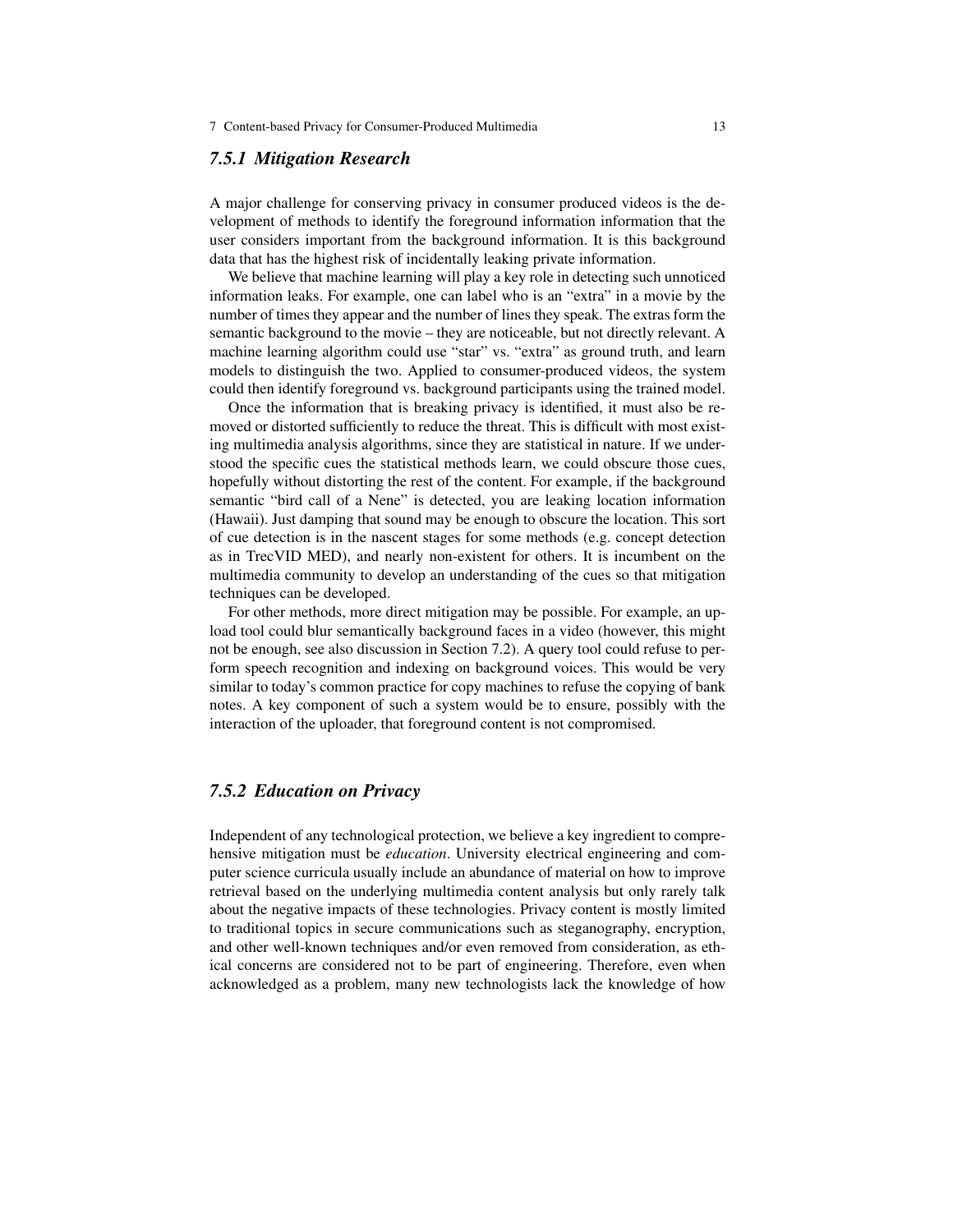

Fig. 7.2 Education is part of the new topic. A mockup of an educational browser tool showing that online image often includes meta-data that allows inference beyond the content of the image.

to react to society's concerns and even mitigate easy-to-address risks. An argument often heard from students is: "We'll deal with privacy and social issues later – right now we need to focus on development." The truth, however, is that, for example, if privacy and security had been a concern in the early stages of developing the Internet, many of today's issues, such as spam and phishing email, would most likely be much less of a problem. Undergraduate and graduate engineering education cur-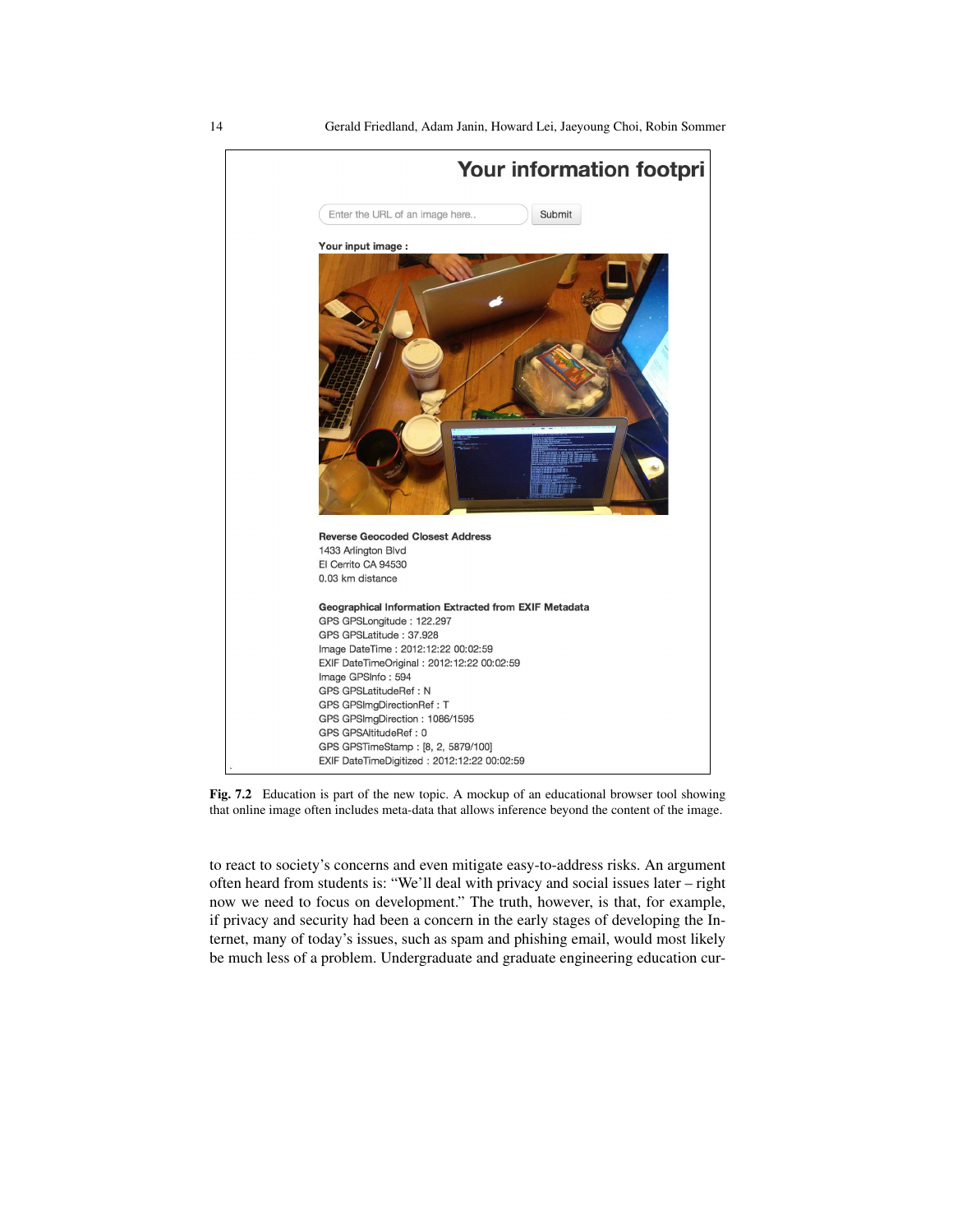riculums should therefore include a strong component on privacy that makes future technologists aware of the societal implications of their research and development.

The second line of education should concern users, especially young people. Among the groups most affected by privacy concerns are high-school students [40]. They are the most frequent users of social-networking sites and apps, but often do not have a full understanding of the potential consequences their current online activities might have later in their lives. For example, a Facebook posting that a highschooler's friends think is "cool" might be seen by a much larger audience than she or he expected– including perhaps future employers who wouldn't agree with the high-schooler's judgement. In addition, not understanding–or not thinking about– the consequences of posting often leads to oversharing information about other people, including friends and relatives. Consequently, users can take steps to protect themselves once they realize the power that modern content analysis tools yield in the hands of adversaries. They might then even choose not to post certain content in the first place.

Figure 7.2 shows a preliminary mockup for a teaching tool that we created as part of a project for social media privacy education for teenagers [39]. The input for the web-based tool is an arbitrary image that has been published on the web. The image is than analyzed for EXIF data. If found, the data is displayed textually. Furthermore, if the EXIF data contains geo-tags, the location for the image is shown on a map and all Twitter feeds that belong to that location are also shown. We saw that people are often shocked, how much information an indoor image like the one shown conveys and at the same time, how much can be inferred from that location, e.g. when a photo that does not contain any faces actually maps back to their own twitter feeds.

Building effective educational components that transfer knowledge on privacy protection and the consequences of multimedia retrieval to younger adults who are not yet capable of understanding deep research results constitutes a new domain for research. Here, educational research needs to team up with HCI and other multimedia-related fields to attack this part of the new topic. The question is how to enable educators to master an up-to-date, scientifically-informed understanding of privacy, without having to rely on (often exaggerated) newspaper articles.

### 7.6 Conclusion

The growth of multimedia as demonstrated by social networking sites such as Facebook and YouTube combined with advances in multimedia content analysis (face recognition, speaker verification, location estimation, etc.) provides novel opportunities for the unethical use of multimedia. The article surveyed the field and showed that awareness of the issue is focused on structured data but does not extend to multimedia retrieval. Using a scenario, a taxonomy of attacks, and a preliminary experiment, we outlined how multimedia retrieval adds a new quality to privacy and security research. We believe that mitigation is both a question of research as well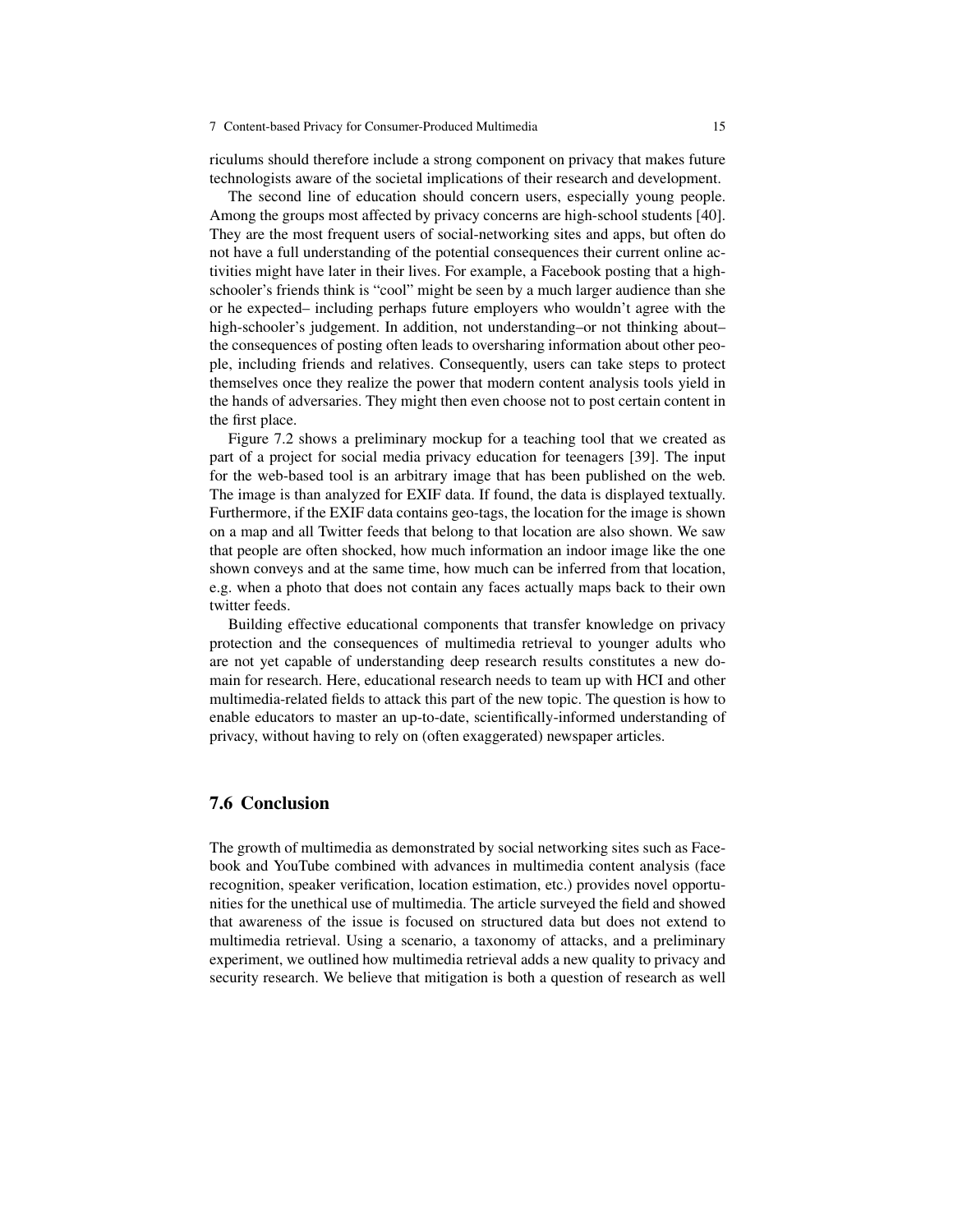as education. In summary, we believe the diversity of attacks and the complexity of solving the privacy issues with multimedia content will require creative thinking of a community of researchers and therefore spawn a new field in multimedia content analysis. We believe web-scale multimedia privacy is not only a new topic, but also a necessary new field.

#### Acknowledgments

This material is based upon work supported by the National Science Foundation under Grant No. CNS-1065240. Any opinions, findings, and conclusions or recommendations expressed in this material are those of the authors and do not necessarily reflect the views of the National Science Foundation. We thank Michael Ellsworth for his rewording suggestions.

## References

- 1. C. Aggarwal. On k-anonymity and the curse of dimensionality. In *Proceedings of the International Conference on Very Large Data Bases*, 2005.
- 2. Amazon.com Mechanical Turk, https://www.mturk.com/mturk/welcome.
- 3. M. Balduzzi, C. Platzer, T. Holz, E. Kirda, D. Balzarotti, and C. Kruegel. Abusing social networks for automated user profiling. In *RAID'2010, 13th International Symposium on Recent Advances in Intrusion Detection*, 09 2010.
- 4. M. Bishop, J. Cummins, S. Peisert, A. Singh, B. Bhumiratana, D. Agarwal, D. Frincke, and M. Hogarth. Relationships and Data Sanitization: A Study in Scarlet. In *Proc. Workshop on New Security Paradigms*, 2010.
- 5. A. Blumberg and P. Eckersley. On locational privacy, and how to avoid losing it forever. *Electronic Frontier Foundation*.
- 6. J. Bonastre, F. Wils, and S. Meignier. Alize, a free toolkit for speaker recognition. In *Proceedings of ICASSP*, volume 1, pages 737–740, 2005.
- 7. L. Burget, P. Oldřich, C. Sandro, O. G., P. M., and N. Brümmer. Discriminantly trained probabilistic linear discriminant analysis for speaker verification. In *Proceedings of ICASSP*, Brno, Czech Republic, 2011.
- 8. R. Chow, P. Golle, and J. Staddon. Detecting privacy leaks using corpus-based association rules. In *Proceeding of the 14th ACM SIGKDD International Conference on Knowledge Discovery and Data Mining*, 2008.
- 9. P. Cohan. Why executives risk their job to tip a hedge fund. http://meet-the-street. blogspot.com/2009/10/expert-networks-what-every-iro-needs-to.html, 2009.
- 10. I. Dinur and K. Nissim. Revealing information while preserving privacy. In *ACM SIGACT-SIGMOD-SIGART Symposium on Principles of Database Systems (PODS)*, 2003.
- 11. F. Dufaux and T. Ebrahimi. Scrambling for video surveillance with privacy. In *Computer Vision and Pattern Recognition Workshop, 2006. CVPRW '06. Conference on*, pages 160–160, 2006.
- 12. F. Dufaux and T. Ebrahimi. A framework for the validation of privacy protection solutions in video surveillance. In *Multimedia and Expo (ICME), 2010 IEEE International Conference on*, pages 66–71, 2010.
- 13. C. Dwork. Differential privacy. In *33rd International Colloquium on Automata, Languages, and Programming (ICALP)*, 2006.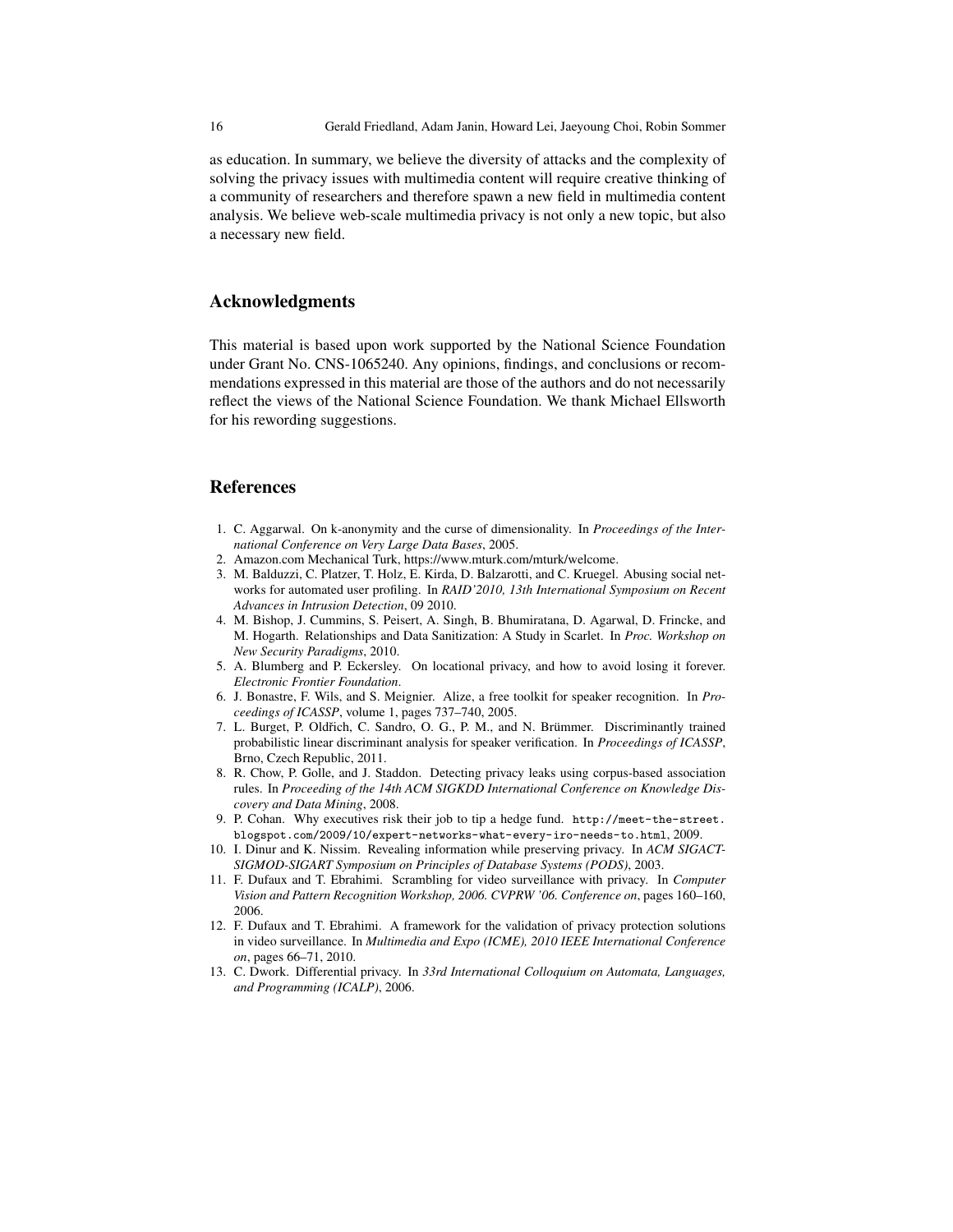- 7 Content-based Privacy for Consumer-Produced Multimedia 17
- 14. C. Dwork. Differential privacy: A survey of results. In *Theory and Applications of Models of Computation*, volume 4978 of *Lecture Notes in Computer Science*, pages 1–19. Springer Berlin / Heidelberg, 2008.
- 15. Joint factor analysis matlab demo. http://speech.fit.vutbr.cz/software/joint-factor-analysismatlab-demo/.
- 16. J. Fan, H. Luo, M.-S. Hacid, and E. Bertino. A novel approach for privacy-preserving video sharing. In *Proceedings of the 14th ACM international conference on Information and knowledge management*, CIKM '05, pages 609–616, New York, NY, USA, 2005. ACM.
- 17. G. Friedland and J. Choi. Semantic computing and privacy: a case study using inferred geolocation. *International Journal of Semantic Computing*, 5(01):79–93, 2011.
- 18. G. Friedland, G. Maier, R. Sommer, and N. Weaver. Sherlock holmes evil twin: On the impact of global inference for online privacy. In *Proceedings of the New Security Paradigms Workshop (NSPW)*, September 2011.
- 19. G. Friedland and R. Sommer. Cybercasing the Joint: On the Privacy Implications of Geo-Tagging. In *Proc. USENIX Workshop on Hot Topics in Security*, August 2010.
- 20. V. Griffith and M. Jakobsson. Messin' with texas deriving mother's maiden names using public records. In *Proceedings of the International Conference on Applied Cryptography and Network Security (ACNS)*, 2005.
- 21. H-Security. Cree.py application knows where you've been. http://www.honline.com/security/news/item/Cree-py-application-knows-where-you-vebeen-1217981.html.
- 22. A. O. Hatch. Generalized linear kernels for one-versus-all classification: Application to speaker recognition. In *Proceedings of ICASSP*, Toulouse, France, 2006.
- 23. B. Hoh, M. Gruteser, R. Herring, J. Ban, D. Work, J.-C. Herrera, A. M. Bayen, M. Annavaram, and Q. Jacobson. Virtual trip lines for distributed privacy-preserving traffic monitoring. In *MobiSys '08: Proceeding of the 6th International Conference on Mobile Systems, Applications, and Services*, 2008.
- 24. T. W. House. Consumer Data Privacy in a Networked World. http://www.whitehouse.gov/ sites/default/files/privacy-final.pdf, 2012.
- 25. Hmm toolkit (htk). http://htk.eng.cam.ac.uk/.
- 26. S. Ioffe. Probabilistic linear discriminant analysis. In *Proceedings of ECCV*, pages 531–542, 2006.
- 27. T. Koshimizu, T. Toriyama, and N. Babaguchi. Factors on the sense of privacy in video surveillance. In *Proceedings of the 3rd ACM workshop on Continuous archival and retrival of personal experences*, CARPE '06, pages 35–44, New York, NY, USA, 2006. ACM.
- 28. J. Lukas, J. Fridrich, and M. Goljan. Digital camera identification from sensor pattern noise. *Information Forensics and Security, IEEE Transactions on*, 1(2):205–214, 2006.
- 29. L. Mathias and S. A. Chatzichristofis. Lire: Lucene Image Retrieval An Extensible Java CBIR Library. In *In proceedings of the 16th ACM International Conference on Multimedia*, pages 1085–1088, October 2008.
- 30. Mediaeval web site. http://www.multimediaeval.org.
- 31. A. Narayanan and V. Shmatikov. Robust de-anonymization of large sparse datasets. In *Proceedings of the IEEE Symposium on Security and Privacy*, 2008.
- 32. A. Narayanan and V. Shmatikov. De-anonymizing social networks. In *Proceedings of the IEEE Symposium on Security and Privacy*, 2009.
- 33. C. Neustaedter, S. Greenberg, and M. Boyle. Blur filtration fails to preserve privacy for homebased video conferencing. *ACM Trans. Comput.-Hum. Interact.*, 13(1):1–36, Mar. 2006.
- 34. R. A. Popa, H. Balakrishnan, and A. Blumberg. VPriv: Protecting Privacy in Location-Based Vehicular Services. In *Proceedings of the USENIX Security Symposium*, 2009.
- 35. D. Prosser. Privacy. In *California Law Review*, 48, page 383, 1960.
- 36. J. Staddon, P. Golle, and B. Zimny. Web-based inference detection. In *Proceedings of 16th USENIX Security Symposium*, 2007.
- 37. L. Sweeney. Weaving technology and policy together to maintain confidentiality. *Journal of Law, Medicine, and Ethics*, 25(2–3), 1997.